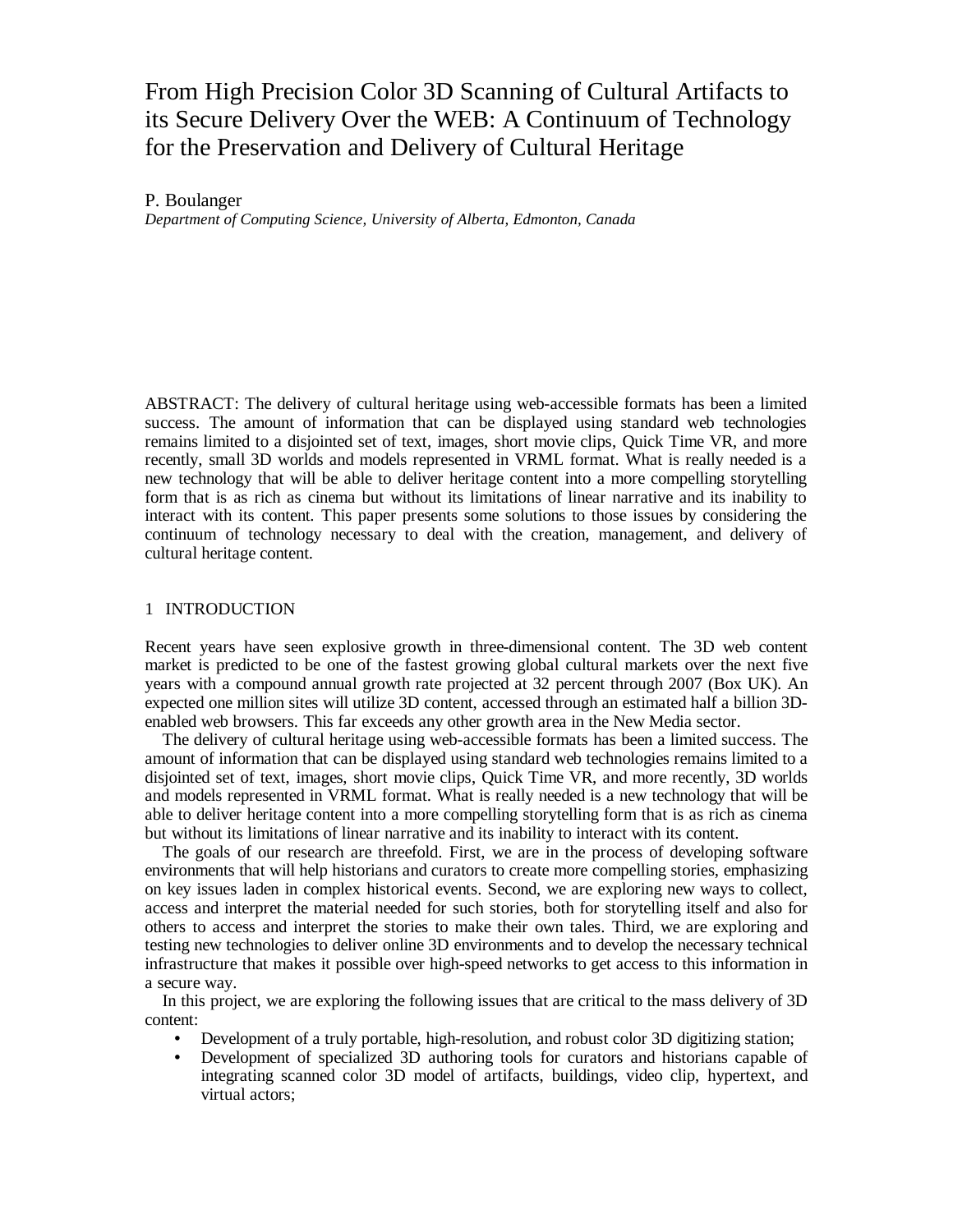- Development of secure client/server technology that can deliver interactive complex 3D worlds on low-end machines using compressed image-based technology such as SGI's VizServer;
- Development of large rendering servers capable of producing high quality images for each participant from 3D virtual model securely located at the server site;
- Development of a high bandwidth, low latency network capable of delivering the rendered images to the end user;
- Evaluation of various system parameters such as compression rate, network bandwidth and latencies and rendering quality on the quality of experience for the end user.

All of these technologies exist as separate components. It takes significant technical effort and skill to deploy them in context. An important objective of this project is to demonstrate mew ways of combining such technologies so that they can be effectively used for collecting, accessing and interpreting cultural heritage online. One can see in Figure 1 a block diagram of the system under construction.

In Section 2, we will describe how high-dimensional resolution (50 micron) and color resolution models can be created using a combination of off-the-shelf equipment. In Section 3, we will describe the current infrastructure capable of creating and managing large repository of cultural information. We will then describe a prototype system allowing curator and historian to tell stories about this cultural heritage. In Section 4, we will describe the current activities in the delivery of this content. We will describe a new architecture for web delivery that is adaptable to the network capabilities and guaranty the secure delivering of large content to a large public.

# 2 DEVELOPMENT OF A PORTABLE 3D AND COLOR DIGITIZING STATION

For cultural heritage applications, systems that are capable of digitizing artifacts rapidly and safely are still under investigation in many laboratories and cultural institutions around the world. An excellent review of the current state-of-the-art of these digitizing systems can be found in Blais (2004). The problems with digitizing cultural artifacts are that their shapes and material properties are usually very complex making the digitizing process very difficult. Some of the problems associated to the digitizing of these artifacts include:

- Objects have a wide dynamic range of surface reflectivity ranging from specular, to transparent, to truly dark matt surface;
- Objects have occlusions and cavities;
- Objects have large variations of surface roughness ranging from fine detail structures to rough chisel marks;
- Objects are not only rigid but also soft and articulated;
- Objects have imported information not only in the visible spectrum.



Figure 1: Block diagram of the system under development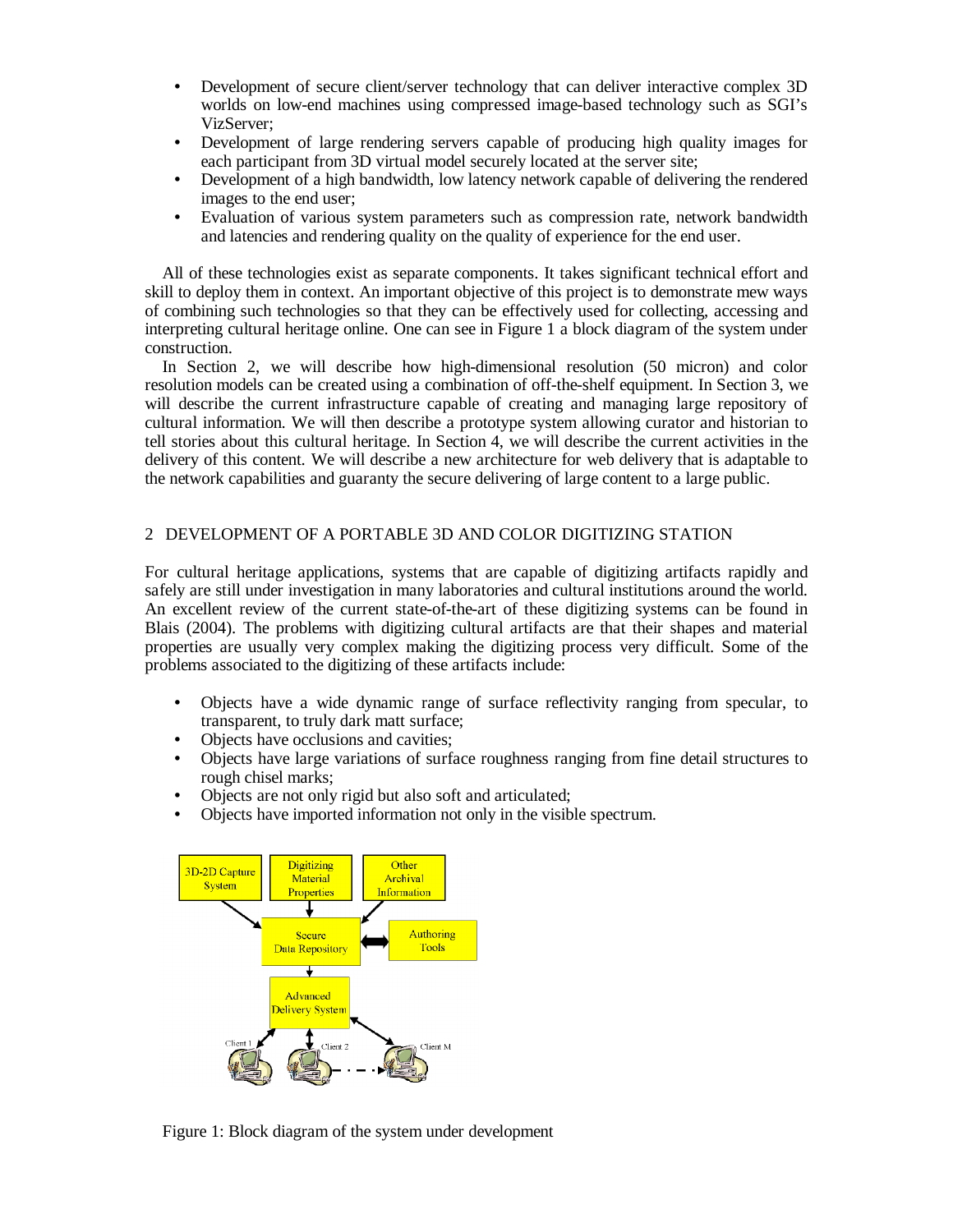

Figure2: (a) UofA color and shape digitizing station and (b) its carrying case.

In may projects, only a small fraction of the museum collections can be digitized because of the limitations of many 3D digitizers to deal with the very hard requirements of digitizing complex artifacts. Museum curators are frequently frustrated by those limitations constraining them to only digitize rigid objects like statues and jewelry that may have a limited importance for the story they need to tell. This is why in many instances museums have resorted to image-based rendering techniques (Debevec 2003) that show the apparent structure of an artifact without any need for the measurement of exact geometry. Image based methods require very little technology to create acceptable images for the creation of websites and catalogs and in many cases, this technology is sufficient, as illustrated by today's many virtual museum website.

The main drawback of image-based rendering is that the true shape of the object is not really known and if the purpose of the digitizing process is to create a permanent record that would allow in the future curators to reconstruct these artifacts if by accident, pollution, or wars they are destroyed partially or completely. Also, image-based rendering do not really allow for the dimensional monitoring of the artifacts a key element in preservation. From those requirements, we have designed a new digitizing station that tries to address some of those issues. One can see in Figure 2a a picture of the digitizing station developed during this project and in Figure 2b the carrying case used for transport. As one can see the digitizing station, can be easily transported by one person around the world allowing for digitizing artifacts where they reside at various cultural institutions.

The system is composed of a FARO digitizing arm of 15 microns precision where a 4 mega pixels color digital camera and a laser scanner is attached to the end effecter to digitize respectively the color and the shape of the object. The digital color camera is a Basler A403KC capable of delivering 4 mega pixels at 48Hz. The sensor is a Bayer CMOS area scan at a resolution of 2352(H) X 1727(V) pixels. The Kéon scanner is a line scanner capable of digitizing 3500 pts/s at a tested precision of 50 microns. In addition to these sensors, a touch probe capable of a precision of 15 microns is also added to the system to deal with regions that cannot be digitized by the laser scanner. The digitizing process consists of painting the object with the arm and digitizing enough 3D points on the object surface to get a complete surface coverage. In order to integrate the color and 3D information a calibration procedure was developed. Since the Kréon range sensor is a range profiler the position of the arm at the beginning of each scan is determined by reading the high precision joint encoders where the position and orientation of the end effecter is determined in real time. The vector  $\ddot{p}_a(t)$  $\ddot{p}_a(t)$  and  $\ddot{\dot{o}}_a(t)$  $\ddot{\sigma}_a(t)$  represents the position and orientation of the end effecter at time *t.* The transformation between the end effecter and the central coordinate system located at the base of the arm is represented by a quaternion matrix  $M_a(t)$  and is continuously updated by the arm hardware. The calibration of the arm relating joint encoder readings to the actual position of the end effecter is performed in factory at very high precision (15 microns). Since the range sensor is not located at the end effecter an estimate of the transformation matrix *M<sup>r</sup>* between the range data in sensor coordinate system and the end effecter is necessary: this process is called positioning. Each profile measured by the range sensor  $\ddot{p}_r(t)$ Fiecter is necessary, this process is called positioning. Each profile  $\ddot{p}_r(t)$  is positioned in the central coordinate system as expressed by: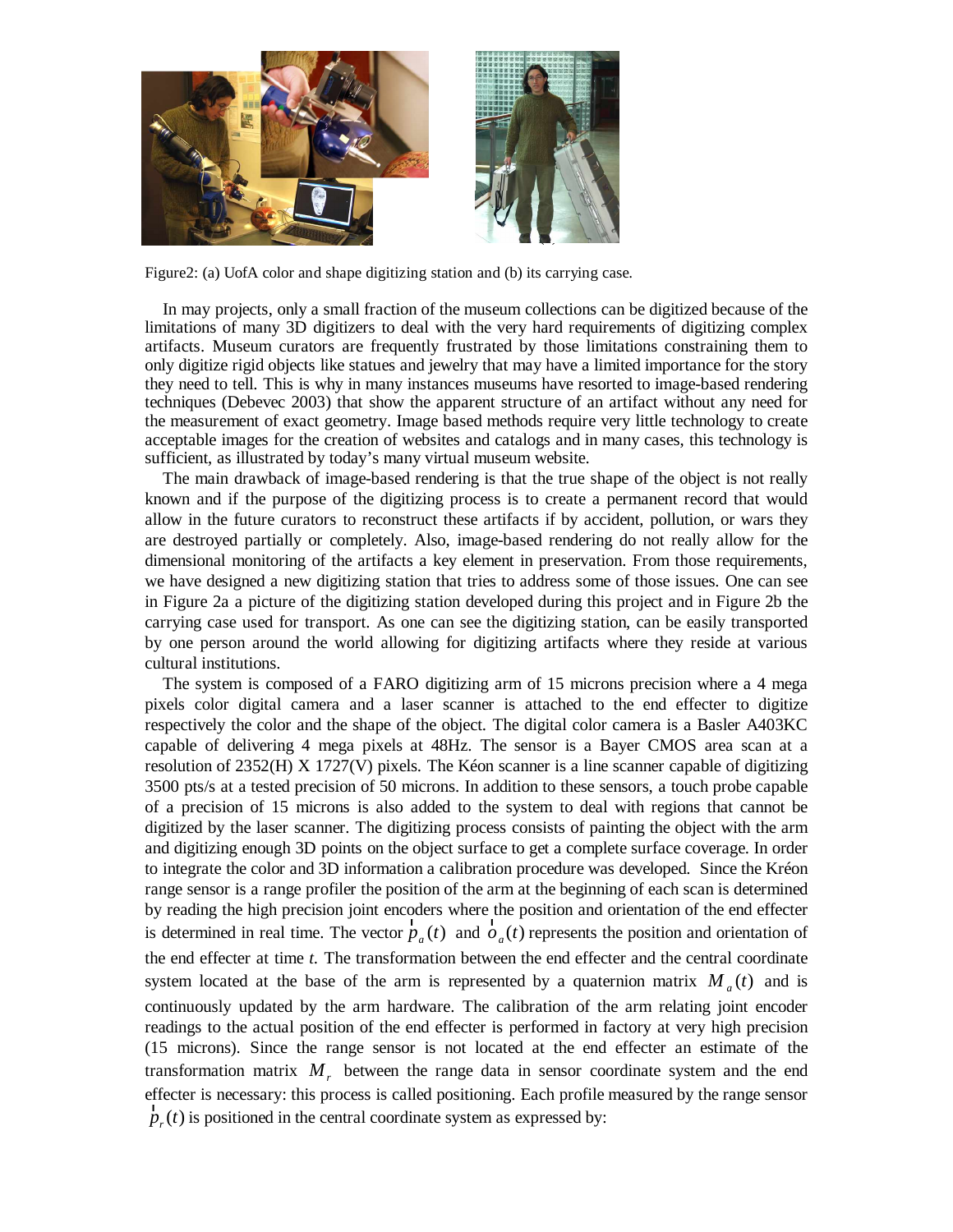

Figure 3: Positioning process: (a) six scanning views and (b) fitted sphere as displayed in Polygonia (Kréon) digitizing environment.

$$
\ddot{p}_c(t) = M_a(t) M_r \ddot{p}_r(t).
$$
\n(1)

The estimate of  $M<sub>r</sub>$  is computed by scanning a high precision steel ball of 12.5 mm in radius from six viewpoints as illustrated in Figure 3a. The goal of the positioning procedure is to compute the value of the matrix  $M_r$ , that minimizes the error between the scanned profiles and a model of the sphere using a mean square error method. If the process is successful, the residual of the fitting error should be in the order of 60 microns corresponding to the final precision of the combination of the arm precision and the range sensor precision. One can see in Figure 3b an illustration of the positioning result after sphere fitting.

#### 2.1 *Registration of the Color and the Range*

In addition to determining the position of the range sensor one must also determine how a point in 3D space falls into the color camera allowing us to compute its color or its texture coordinate. A point  $\ddot{p}(t) = [X(t), Y(t), Z(t),1]^T$  in the central coordinate system will be imaged by the color sensor if we know at all time the position of the camera and its perspective transform: external and internal camera parameters. The transformation of a point in the central coordinate system to a position  $\ddot{v}(t) = [u_o(t), v_o(t),1]^T$ in image coordinate system is expressed by:

$$
\begin{bmatrix} u_o(t) \\ v_o(t) \\ 1 \end{bmatrix} \approx \begin{bmatrix} f_u & s & c_u \\ 0 & f_v & c_v \\ 0 & 0 & 1 \end{bmatrix} \begin{bmatrix} 1 & 0 & 0 & 0 \\ 0 & 1 & 0 & 0 \\ 0 & 0 & 1 & 0 \end{bmatrix} M_c M_a(t) \begin{bmatrix} X(t) \\ Y(t) \\ Z(t) \\ 1 \end{bmatrix}
$$
(2)

The matrix  $M_c$  is the correction between the position of the arm end effecter and the optical

center of the camera. The parameters *u u p*  $f_u = \frac{f}{m}$  and *v v p*  $f_{\nu} = \frac{f}{\nu}$  are the normalized focal length

of the camera. The parameters  $p_u$  and  $p_v$  are the width and height of the pixels and the parameters  $c_u$  and  $c_v$  are the coordinates of the principal point. The parameter *s* represents the skew factor due to non-rectangular pixels  $s = (\tan \alpha) f$ . The parameter  $\alpha$  is the skew angle between the optical axes. If the intrinsic and extrinsic calibration parameters of a camera can be completely estimated at all time one could compute for any measured point its corresponding color. Equation 2 can be simplified to:

$$
\ddot{v}(t) \approx P_c M_c M_a(t) \ddot{p}(t)
$$
\n(3)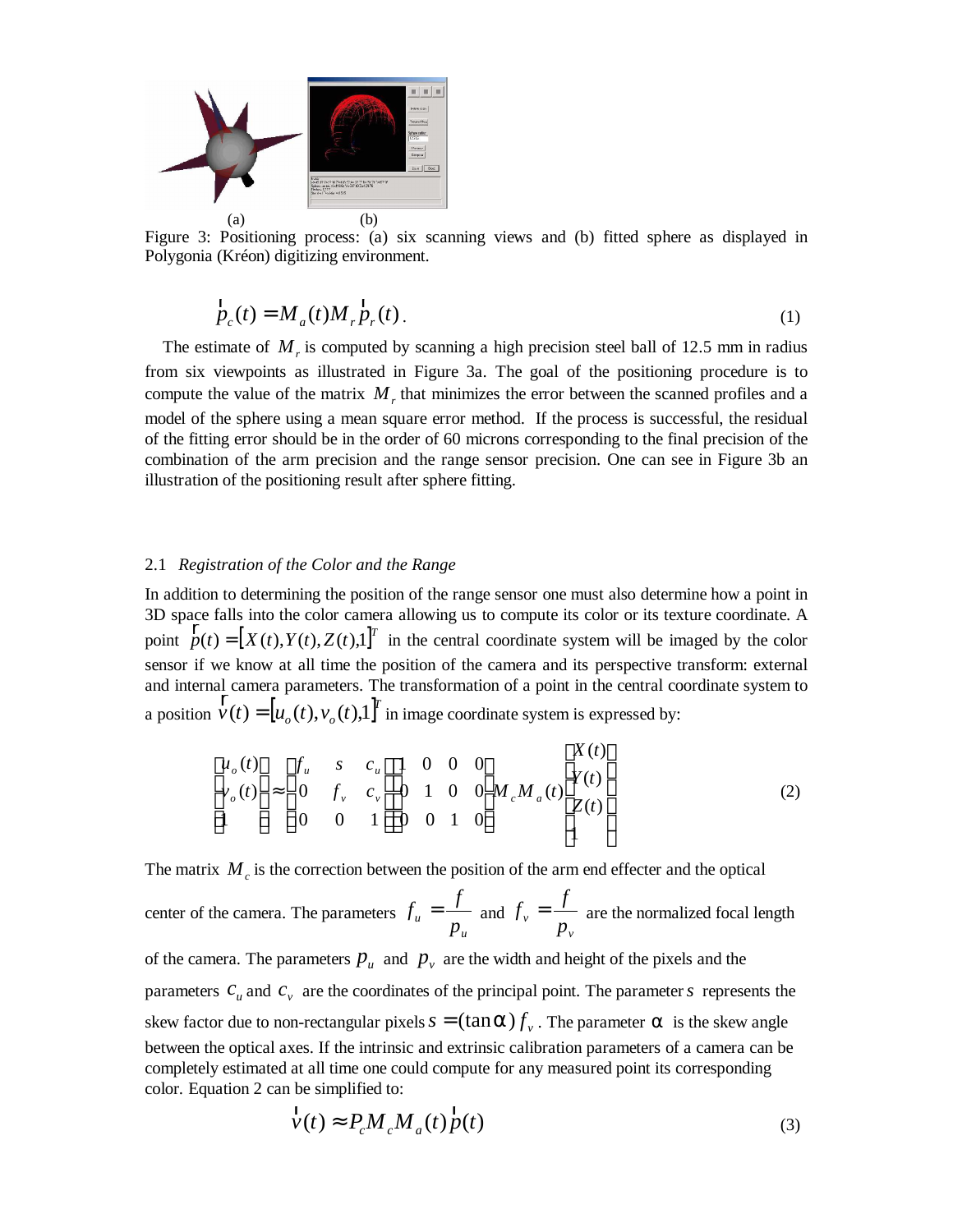where the  $3 * 4$  matrix  $P_c$  is the camera projection matrix.

 Even though the pinhole camera model is a good first order approximation, it is not sufficient to do high precision work since it is only valid for paraxial rays. Non-paraxial rays require a more complex model to describe their behavior. Because of limitation in lens, one must model higher order effects such as lens distortions. These distortions include: chromatic aberrations, astigmatism, and radial distortions to name a few. In well-built lens, chromatic and astigmatic aberrations are compensated and can be in general considered negligible. The only dominant terms are usually the radial distortions. To correct the effects of radial distortion the centre of distortion (in most cases the principal point) must be estimated first. It is then used by a radial transformation function that re-map pixels rays into its first order equivalent. The following equations express the relationship between a distorted point at coordinates  $(u_0, v_0)$  and its undistorted location at coordinates  $(u, v)$ :

$$
u = u_o + (u_o - c_x)(K_1 r^2 + K_2 r^4 + ...)
$$
\n(4)

$$
v = v_o + (v_o - c_y)(K_1 r^2 + K_2 r^4 + ...)
$$
\n(5)

where  $K_1$  and  $K_2$  are the first and second parameters of the radial distortion and *r* is defined as  $r = (u_o - c_u)^2 + (v_o - c_v)^2$ . It is important to note that any modification to the focal length produces a change in the values of  $K_1$  and  $K_2$ . In the current setup, the focal length of the lens is kept constant. In order to estimate the internal and external parameters of the camera system a calibration procedure was developed. The calibration procedure can be summarized as follows:

- Acquire the images of the patterns illustrate in Figure 4a with the camera from at least three viewpoints; the 3D center of each circular region is first determined using the touch probe of the arm where a circle is fitted to the points. The circle center is determined at a precision of ~15 microns.
- Extract from the images the target center in pixel coordinates by using an adaptive thresholding technique as illustrated in Figure 4b;
- Compute the camera parameters using a non-linear bundle adjustment algorithm.

A description of the camera calibration method used in this paper can be found in El Hakim (1996). In this paper, the authors present a complete two-step method for calibrating cameras. The first step is to find the epipolar transformation by either the Sturm's method or by the use of the fundamental matrix. Then the intrinsic parameters of the camera are found from the equation of the absolute conic and the Kruppa equations (Faugeras 1990). In order to do so, the algorithm starts by detecting the center of the targets illustrated in Figure 4b using a segmentation technique based on adaptive thresholding. Following this foreground/background segmentation the position of the target is determined at sub-pixel accuracy using a moment method (El Hakim (1996)), which is, known to be very accurate and robust. From the computed target positions in image space and their positions in 3D space, the targets are identified and the solution to the non-linear calibration matrix problem including aberration is computed using a very stable non-linear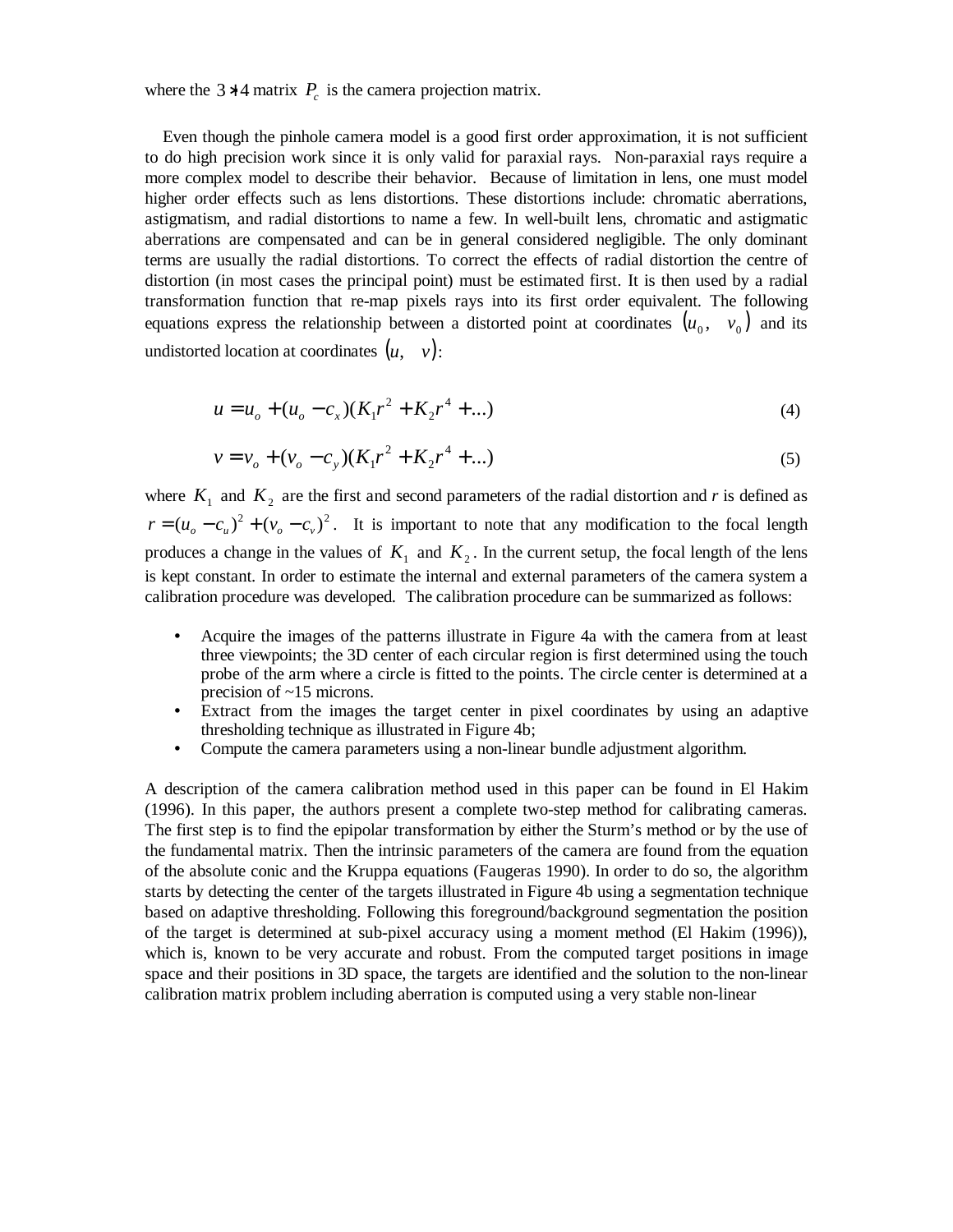

Figure 4: (a) Picture of the target assembly, (b) targets localization using Shape Capture, and (c) typical output of Shape Capture calibration program.

bundled adjustment algorithm. To make sure this procedure is accurate, we used a commercial photogrammetric package called *Shape Capture* [\(http://www.shapecapture.com\)](http://www.shapecapture.com).

The calibration procedure of this package is known to procedure very accurate results that are in the order of one part in a million for 5 Mega pixels cameras. It implements the so-called standard photogrammetric calibration model, an industry standard in the field of metrology. One can see in Figure 4c a typical output of the program.

The positions matrix  $M_c$  is then estimated by solving the following minimization problem for all target centers:

$$
\min_{M_c} \left\| P'(t) - M_c M_a(t) P(t) \right\| \tag{6}
$$

where  $P'(t)$  is the computed position of the target center estimated in the camera coordinate system by the photogrammetric software.

#### 2.2 *Demosaicing*

One of the key elements for the measurement of color in heritage applications is the ability to calibrate color according to some known standards. A color image requires at least three colors sample at each pixel location to represent an estimate of the real color spectrum. In theory, a color camera should need three separate sensors to make these measurements. To reduce size and cost, many cameras today use a single 2D sensor with a color filter array placed in front of the sensor. The color filter array allows only one color to be measured at each pixel. This means that an estimate of the missing two color values at each pixel must be performed using a process known as demosaicking. The most common array is the Bayer color pattern shown in Figure 5. Green pixels are measured at a higher frequency because the peak sensitivity of the human visual system resides in the medium wavelengths, corresponding to the green portion of the spectrum. Because the pixels are not defined in the standard RGB format, an interpolation process must be used. One can find in Gunturk et al. (2005) an excellent review of various demosaicing techniques.



Figure 5: Bayer color pattern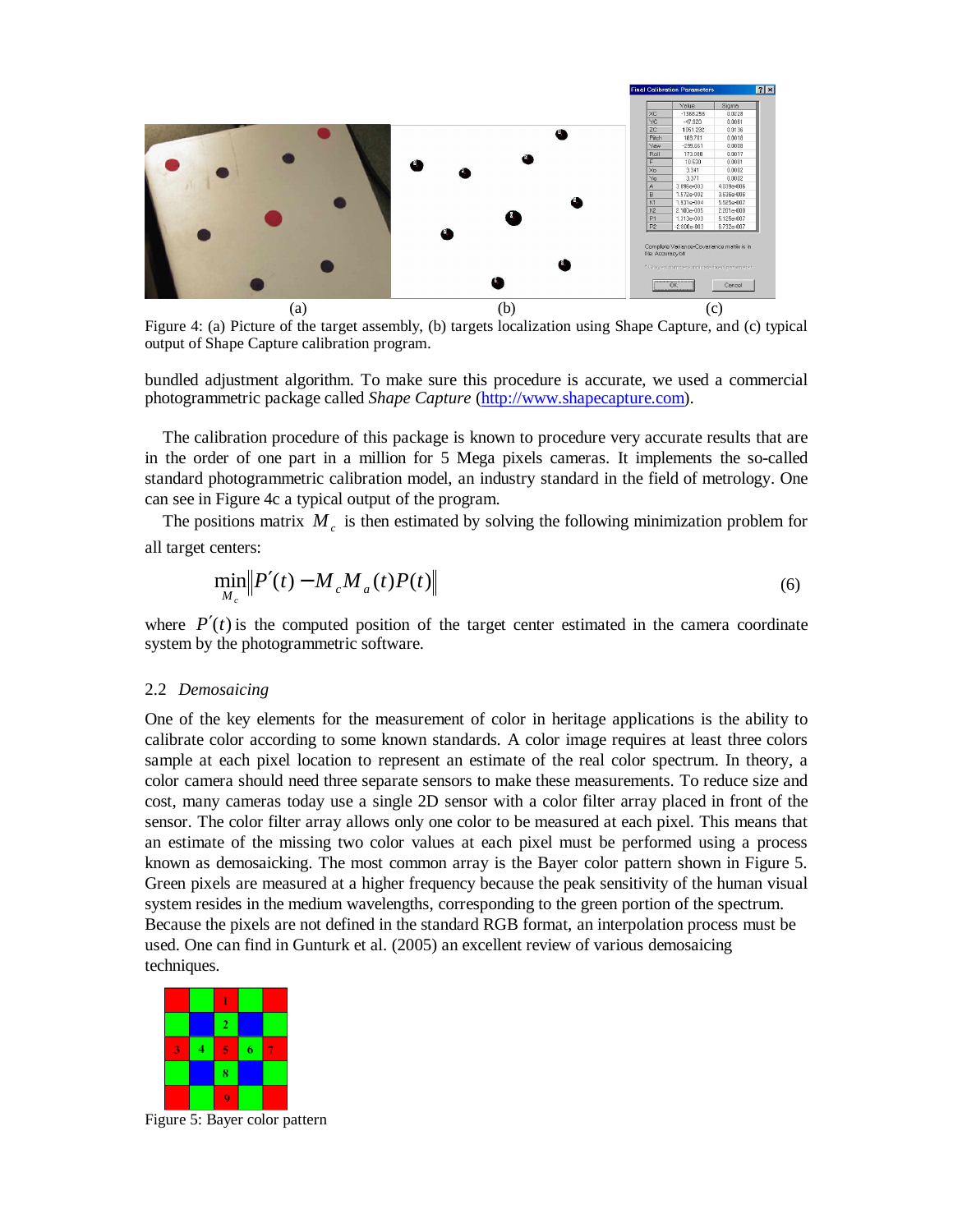In this paper, we have implemented a simple edge-directed interpolation algorithm as described in this paper. The algorithm consists of detecting a local edge, and to interpolate color only along the edge instead of across it. Edges are detected only horizontally or vertically, and the interpolation is used only on the green channel since it has more information. The algorithm is the following:

- 1.  $\Delta H = | R3 R7 |$  and  $\Delta V = | R1 R9 |$
- 2. if  $(\Delta H > \Delta V)$  G5 =  $(G2 + G8)/2$
- 3. else if  $(\Delta V > \Delta H)$  G5 =  $(G4 + G6)/2$
- 4. else  $G5 = (G2 + G4 + G6 + G8)/4$

The situation for green interpolation of a blue pixel is analogous.

# 2.3 *Color Balance*

In addition to demosaicing, one needs also to color balance the image relative to some standards. A white balancing algorithm is composed of two main parts. For color balancing, the system analyzes the image and uses a statistical method to estimate the current ambient lighting conditions. Second, using this estimate, the system converts the acquired image into a format that is appropriate for the targeted rendering environment. For this purpose, we use the tri-stimulus color space XYZ as a reference (Wandell & Farell 1993). The process of color balancing and calibration consist of showing to the Bayer sensor a Mac Beth color chart illuminated by uniform lighting as illustrated in Figure 6. For each color sample, we know the value of the color in the standard XYZ color space. Mathematically the process of color calibration consist in computing the linear transformation, *L*, that maps the camera RGB values into the surface XYZ value relative to the standard reference defined by the Mac Beth color map. The Mac Beth color map is first segmented for foreground/background using an adaptive threshold technique. Then each colored sections is identified and labeled as a connected component. An average of the RGB values is computed from the Bayer pixels for each region. The RGB of each region are represented by a matrix S of size 3xN and the known corresponding XYZ values expressed by a matrix X of size 3xN. The process of color calibration consist on finding the linear transformation matrix L that minimize the following error metric:

$$
\min_{L} \left\| LS - X \right\| \tag{7}
$$

The matrix L that minimizes Equation 7 is obtained from computing the pseudo-inverse of S. As defined by:

$$
L = X S^t (S S^t)^{-1}
$$
 (8)

As discussed in Wandell & Farell (1993) the quality of this linear transformation is determined by respecting its assumptions of constant illumination and the fact that the material should

| http://www.brucelindbloom.com     |                                    |                                                  | http://www.rags-int-inc.com       |                                        |                                       |
|-----------------------------------|------------------------------------|--------------------------------------------------|-----------------------------------|----------------------------------------|---------------------------------------|
| 38 14 16                          | 66 16 18                           | $50 - 5 - 22$                                    | 43-14-21                          | $559 - 25$                             | 71-32.0                               |
| 21° 38% 42%<br>01 Dark Skin       | 217 20% 72%<br>02 Light Skie       | 116°34% 60%<br><b>03 Blue Sky</b>                | 819 35% 42%<br><b>64 Felisce</b>  | 142° 1654 6854<br><b>US Blue Mower</b> | 1637-3894-7454<br>06 Bluish Green     |
| 62.34.60                          | 40.9.43                            | 52 48 17                                         | 31 21 -21                         | 72-23 57                               | 73 19 68                              |
| 301-7555-7756<br><b>47 Orange</b> | 2301 5255 6356<br>(6 Purplith Blue | 3521-52% 6M%<br>09 Moderate Red                  | 273° 49% 4154<br>10 Parole        | 215,60% 23%<br>11 Yellow Green         | 481 7316 8416<br><b>Orange Yellow</b> |
| 29 19 -54                         | 55-39.33                           | 42.57.29                                         | 82.4.79                           | 51:50-13                               | $50 - 28 - 29$                        |
| <b>2115 FANC ROOL</b><br>13 Blue  | 102° ARK, 481/.<br>14 Gryss        | <b>SKNH TEGS, 63-RS</b><br>15 Rod                | <b>REF TANK BEAC</b><br>16 Yellow | 1185-4150-6650<br>17 Magwria           | 1904 6416 6816<br>18 Cyan             |
| 9688                              | 8100                               | 66.00                                            | 52 0 0                            | 3500                                   | 2000                                  |
| 09056.99%<br>19 White             | 01016-2956<br>20 Neutral 8         | 0105-6356<br>21 Ventral 6.5                      | <b>OT BIS AND</b><br>22 Neutral 5 | 010563056<br>23 Neutral 3.5            | 07056-2156<br>24 Black                |
| <b>CIE Lab</b>                    |                                    | GretagMacbeth ColorChecker Color Rendition Chart |                                   |                                        |                                       |

Figure 6: Mac Beth color calibration chart with corresponding XYZ values.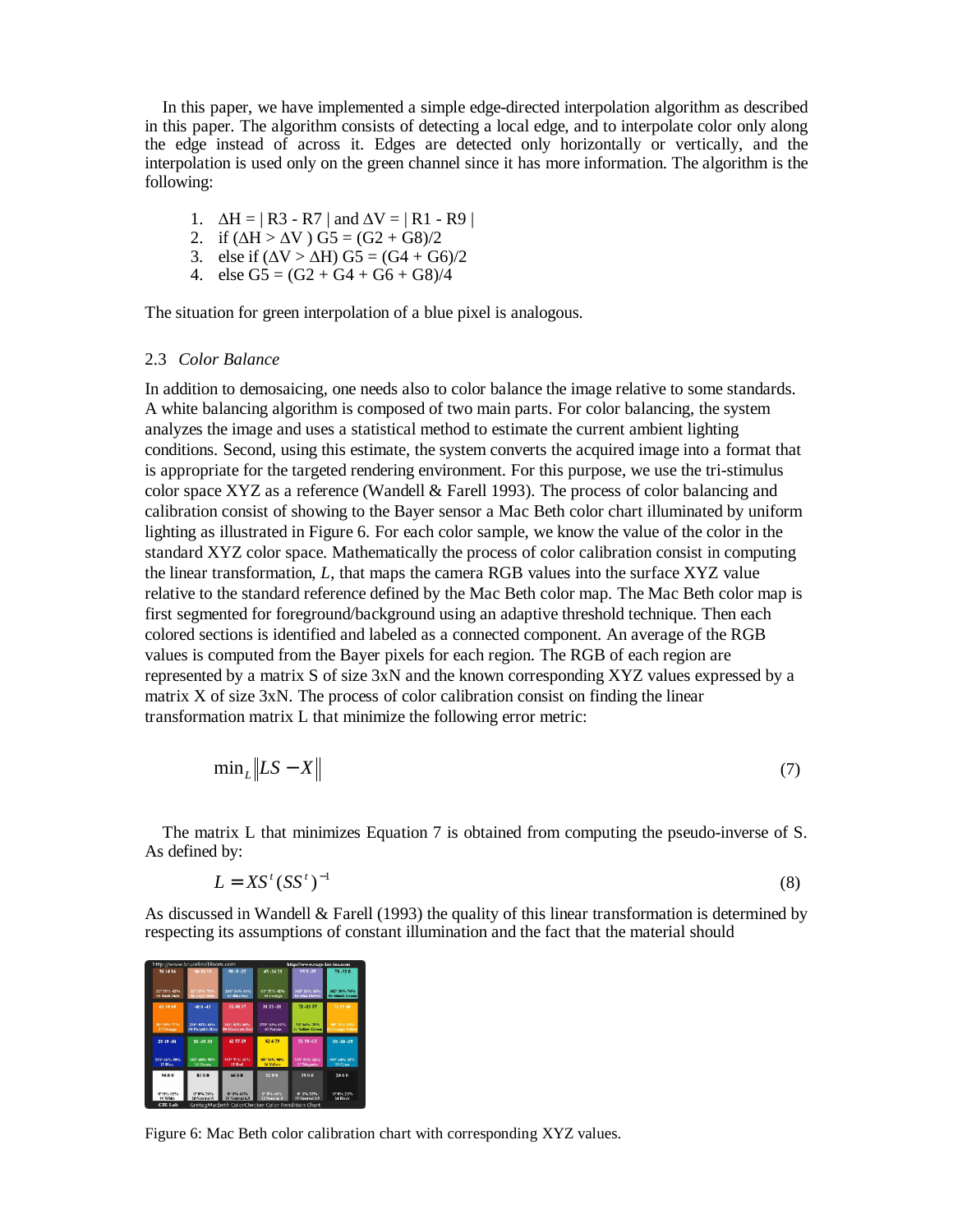

Figure 7: Color calibration of image texture: (a) before color calibration, and (b) after color calibration.

be perfectly diffusive. In our current implementation, we use a photographic quality Mac Beth target and compute the color before demosaicing to avoid the influence of color interpolation in the color balance process. One can see in Figure 7a the original image of an Indonesian mask and in Figure 7b the corrected colors using this technique.

## 2.4 *Model Integration and Coloring*

Once all sensing modalities are calibrated and registered, one can start the process of model building. In this process, we use Innovmetics toolkit called Polyworks to perform most of these operations. One can see in Figure 8a to 8d an illustration of the processing pipeline. The only difference for this application is that we rely on the mechanical registration to provide the registration between the views.

There are two ways to create models in this framework. The first one is to compute for each scanned data points its color by back-projecting the points onto the color camera and then to use Polyworks-processing pipeline to combine the scanned images and to create a model represented as color per vertex. One of the advantages of this approach is that the object can be manually moved during the scanning process allowing the operator to digitize regions that would be hard to reach using the scanning arm. The main disadvantage of this method is that one needs to digitize a large amount of 3D data points in order to get a good resolution on the texture.

The second mode of operation consists in creating a good geometric model first and then to color the model afterward by simply painting the texture onto the 3D model. One advantages of this process is that the geometry of the model can be reduced significantly and high-resolution textures can be acquired to represent the artifact at visual high-acuity. The main disadvantage of this method is that the model cannot be moved in front of the scanner or if it is a re-registration process must be first performed. After numerous considerations, the second mode of operation was considered the one capable of producing visually a better 3D texture model as illustrated in Figure 8d.



Figure 8: (a) Color coded multi-views using mechanical registration, (b) merged views at full resolution (466435 triangles), (c) compressed version at 1.0 mm precision (11962 triangles), and (d) textured model (11962 triangles) using the texture illustrated in Figure 7b.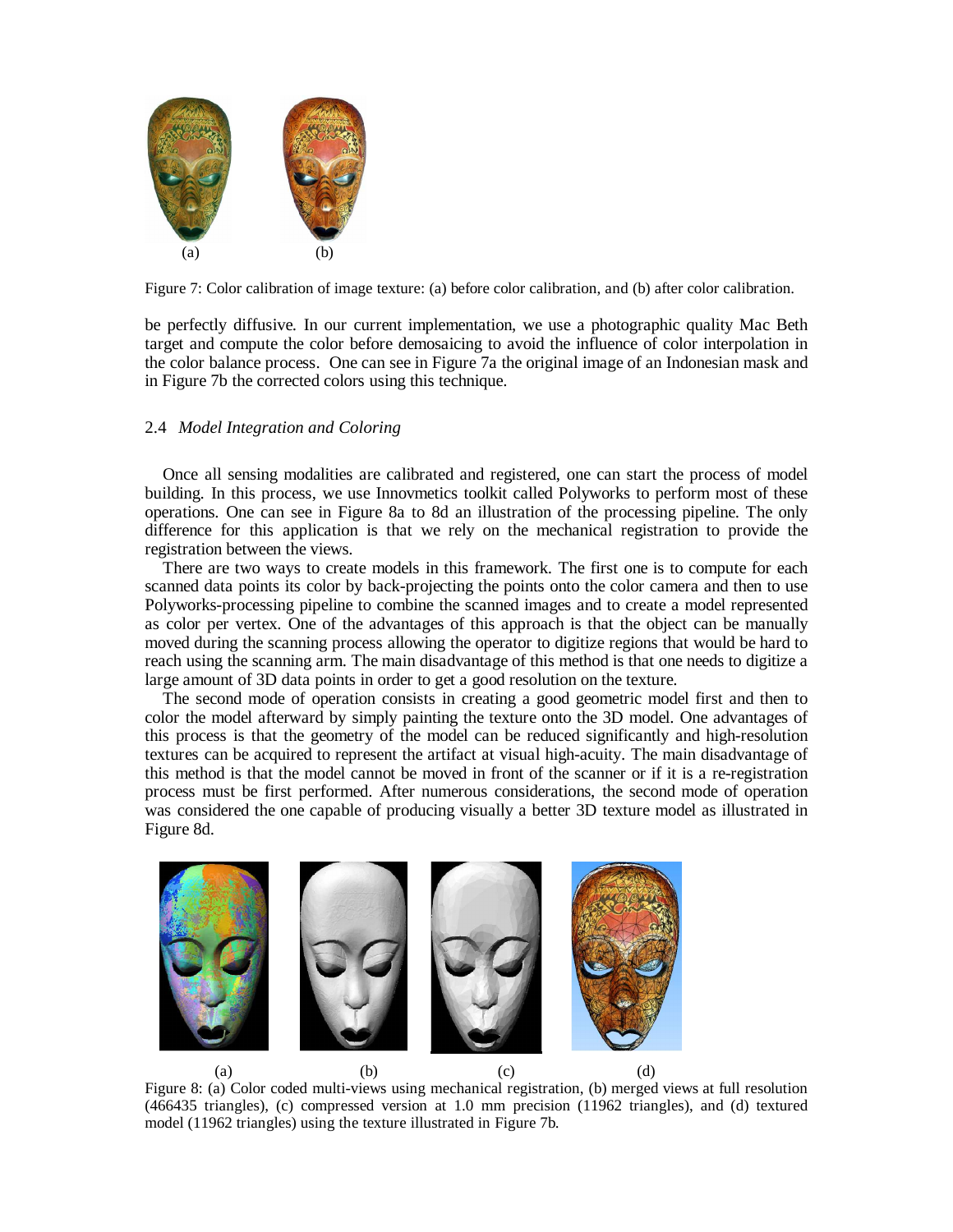# 3 AUTORING TOOLS FOR THE MANAGEMENT AND CREATION OF LARGE HERITAGE DATABASE

Digital cultural content in the form of three-dimensional representations provides innovative tools and new ways for researchers, historians, anthropologists, archeologists, architects, environmental and urban planners and students to conceptualize, study and learn about historical events and cultural places. Three-dimensional representations afford learning beyond what images and print can provide by facilitating the exploration of temporal, spatial and causal relationships inherent in historical events and cultural stories. The objective of this work is to design a state-ofthe-art 3D learning environment. The aim is to facilitate, through the exploration of virtual worlds, the creation of stories so that storytellers can create, refine and interrelate stories from several perspectives and so that story viewers can start, pause, replay and otherwise explore stories online. In order to do so we have integrated a series of commercial multimedia tools capable of creating advanced 3D multimedia environment that support storytelling. In many ways those tools are very similar to the one used by the game industry. These tools included modeling software such as Maya 5 for the creation of 3D environment housing the artifact digitized by the 3D sensors and to create virtual characters populating the virtual world. In addition to Maya, we also used VR Creator from Multigen to create and optimize 3D scene graph allowing us to combine 3D, 2D, sound, virtual lighting, and computer animation of virtual characters into a coherent multimedia experience. Even though some of those tools have a steep learning curve, we were able to demonstrate that they are at the reach of most social scientist. Using these tools, we were able to create compelling immersive world that were fun, interesting, and were able to convey a story. To help the creation of those 3D virtual environments, an integrated repository system for storing, accessing, delivering and interpreting stories was developed. One can see in Figure 9 a block diagram of the system developed during the project. Our objectives were to devise, implement, use and test a generic repository for visual material related to cultural disciplines such as architecture, art and heritage. Our design abstracts from the particular requirements of, for instance, slide collections, interpretive essays, museum exhibitions, lectures or student work-posting, and implements a set of common features based on the metaphor of a gallery. To achieve this aims a significant amount of heritage content had to be sourced and copyright cleared and then generated, scanned, digitized or modeled to form a rich array of 3D artifacts, peoples, buildings and landscapes. In order to deal with this large array of heterogeneous material a special type of database system had to be used. At the end, we decided to use Antarctica's Visual Net software. Visual Net makes shared information more accessible through visual interfaces, intuitively guiding people to results they can see. Unlike text-based search tools, Visual Net creates browsable maps to graphically display results and their relationships enabling people to navigate and find information more intuitively and efficiently. In this implementation, over 5000 cultural artifacts were cataloged and integrated in the database.



Figure 9: Block diagram of Data Repository System.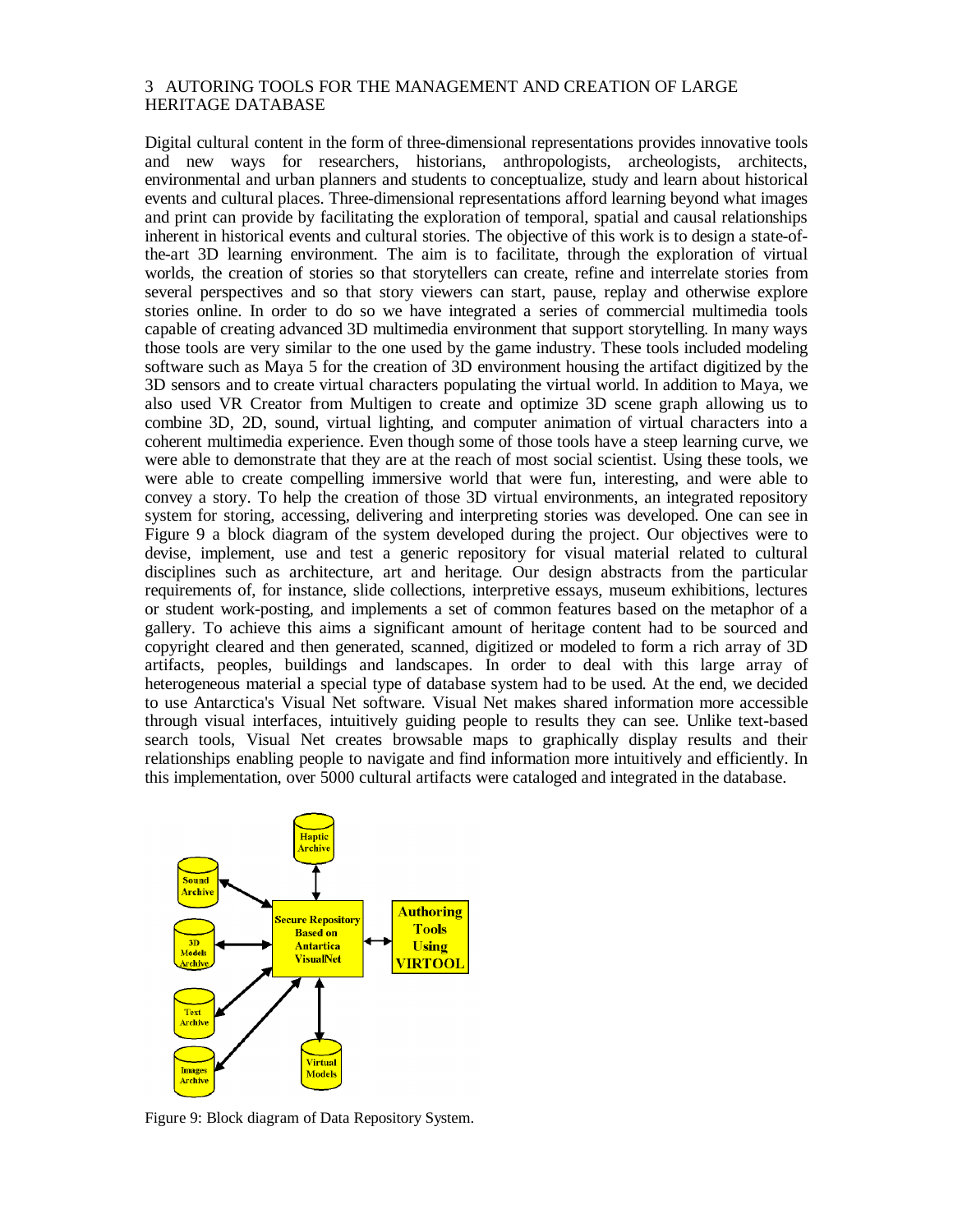## 4 SECURE DELIVERY OF CULTURAL HERITAGE CONTENT OVER A BAND LIMITED NETWORK USING VISUAL AREA NETWORKING

As we have argued previously, access to heritage content is limited in many ways. A technical "solution" around such limitations is to model objects in a variety of ways and make models and their visualization accessible through online environments. Such a "solution" ignores very real issues in who should have access to complete descriptions of artifacts. Many artifacts are culturally sensitive and, clearly, should not be widely copied in a form sufficient for facsimiles to be readily manufactured. Good solutions can be found in image-based virtual reality and remote visualization via rendered images as supported by SGI VizServer technology. Both of these technologies support remote visualization on low-end computers. Both provide some assurances for the secure transmission of precious heritage data. We are currently developing a client/server technology that will expand SGI VizServer software to the realm of cultural heritage delivery. By adding watermarks and a few other security features, it will be now possible to deliver to low endusers high quality visualizations without the need to transmit sensitive information except images over the Internet. It also solves the problem of viewers using low-end machines, since most of the high-end rendering will be performed on large remote machines. One can see in Figure 10 a block diagram of the delivery system developed so far. A similar mode of delivery was recently proposed by Koller et al (2004) for the online delivery of the Michelangelo data set.

Our system is very similar except that it is based on the video compositor technology from SGI that combines video transmission and compression in hardware. One advantage of using this technology instead of using a dedicated render farm as in Koller et al. (2004) is that each server machine must have a copy of the 3D model to deliver the images to a client limiting its scalability. Our system use SGI advanced multi-pipes technology based on a shared memory infrastructure where only one copy of the 3D model is need to reside in core memory for the various rendering pipes. The power of the server can be increased at will by adding low cost rendering pipelines and there is no limit to the size of the database residing in memory. In addition, because of the centralized management of the rendering process, collaborative visualization is made easy.

# 5 CONCLUSION

In this paper, we demonstrate a framework that integrates the creation, management and delivery of cultural information. On the content creation side, we were able to develop with offthe-shelf equipment a true portable high-precision digitizing station that can capture at the same time shape and color. We had two design goals; one was to make sure that cultural institutions could easily copy this system without the need for expensive hardware development. Second, we made sure that the digitizing system was simple enough that it can be used by the average museum curator or by archeologist during their fieldwork. On the management and content creation side, we were able to show that VisualNet is an excellent database software for heritage applications. It was easy to classify and search the data even though its heterogeneous content. By using commercial modeling software such as Maya and VRCreator we were able to show that these tools can be used by historian and curators to tell compelling stories about the past. Unfortunately, all these programs are independent and are not really specialize for heritage content creation. In the next phase of this project, we will try to combine the functionality of these programs in an integrated environment more suited for historian and curators. Early testing of the delivery system using a modified version of SGI Vizserver demonstrates clearly that Visual Area Networking is a key element to the future deployment of on line delivery of 3D cultural content. This technology has tremendous cultural ramifications. This means that eventually everybody owning a low-end PC could be immersed in three-dimensional interactive environments as a means of learning, working and playing. It also guaranty that cultural institutions can now deliver securely 3D information to a large public, a key issue that in the past stopped the deployment of such systems. In addition, by centralizing the production of images, cultural institutions can guaranty to end user high quality content and images on various display devices such Pocket PC to large screens in VR theaters located in museums.